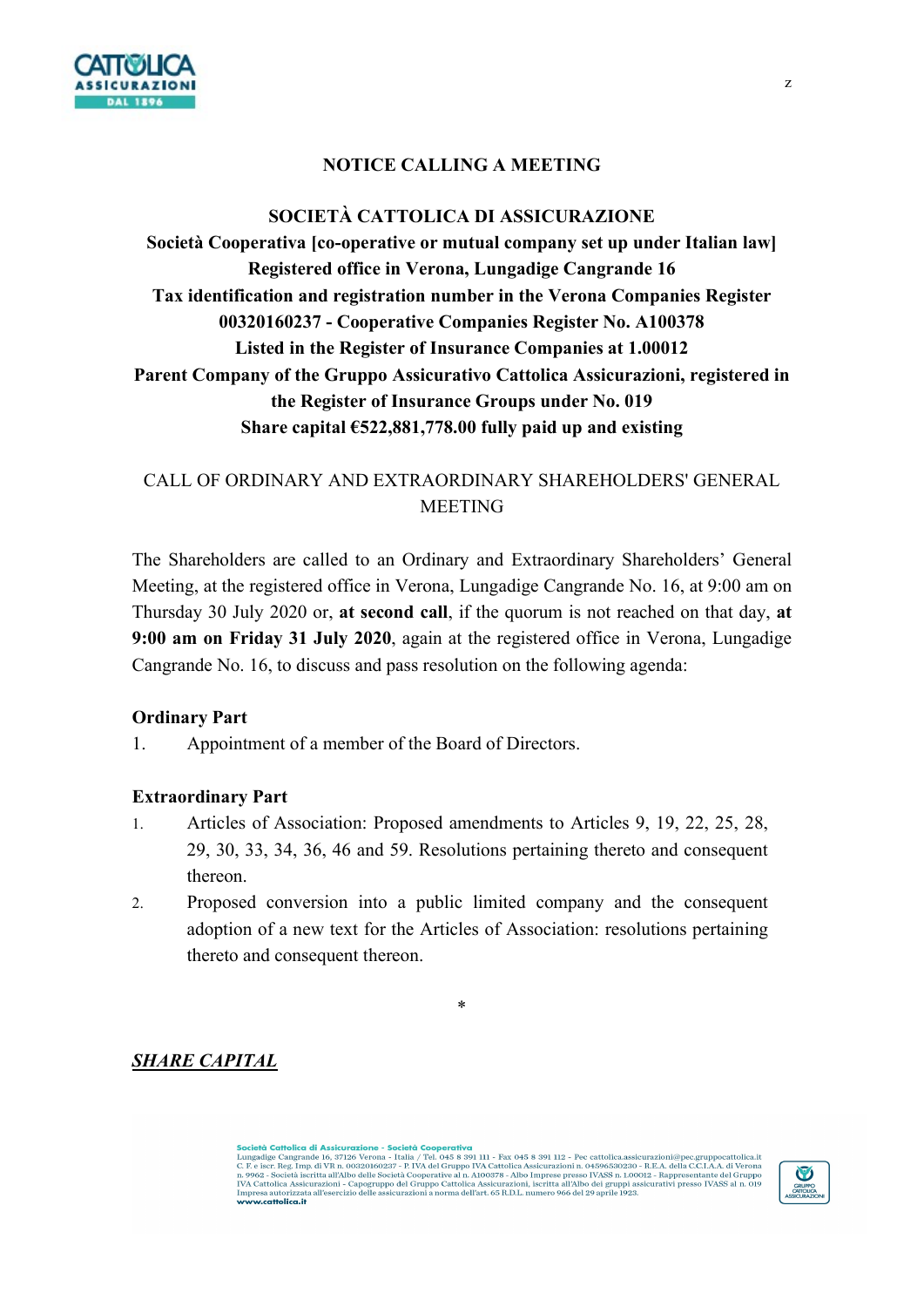

Please note that the subscribed and fully paid-up share capital on the date of this notice of call amounts to  $\text{\textsterling}522,881,778.00$  and is represented by 174,293,926 shares. Again as at the date of this notice of call, the Company holds 7,215,810 treasury shares.

\*

## PARTICIPATION IN THE MEETING

Pursuant to the law and the Articles of Association, shareholders may participate and vote at the Shareholders' Meeting, without physical access to the venue and exclusively by the methods set out below, if said shareholders have been listed in the Shareholders' Register for at least ninety days and the authorised intermediary, at which the shares are deposited, has sent the Company the specific notice required by current legislation certifying their ownership of the shares at least two days before the date set for the first call.

Pursuant to the Articles of Association, the Shareholders listed in the Shareholders' Register for at least 90 days before the Shareholders' Meeting at first call may participate in the Shareholders' Meeting provided that the above notice attests ownership of at least three hundred shares.

Shareholders in possession of shares not yet dematerialised in accordance with current laws must provide for their delivery to an authorised intermediary, in sufficient time to complete the dematerialisation procedure provided for therein and to send the notification provided for by the current legislation indicated above.

Each Shareholder shall be entitled to one vote, regardless of the number of shares owned.

The number of the Shareholders listed in the Shareholders' Register for at least ninety days from the date of first call is 18,691.

It should be noted that, in view of the emergency linked to the Covid-19 epidemic and for the purposes of maximum protection and safety of Shareholders, as permitted by Article 106, Decree Law No. 18 of 17 March 2020 "containing measures to strengthen the National Health Service and economic support for families, workers and companies connected with the epidemiological emergency by COVID-19" (the so-called "Cura Italia Decree"), Shareholders are entitled to intervene at the Meeting, without physical access to the meeting venue, exclusively through the Designated Representative ex Article 135-undecies of Legislative Decree No. 58 of 24 February 1998 (the

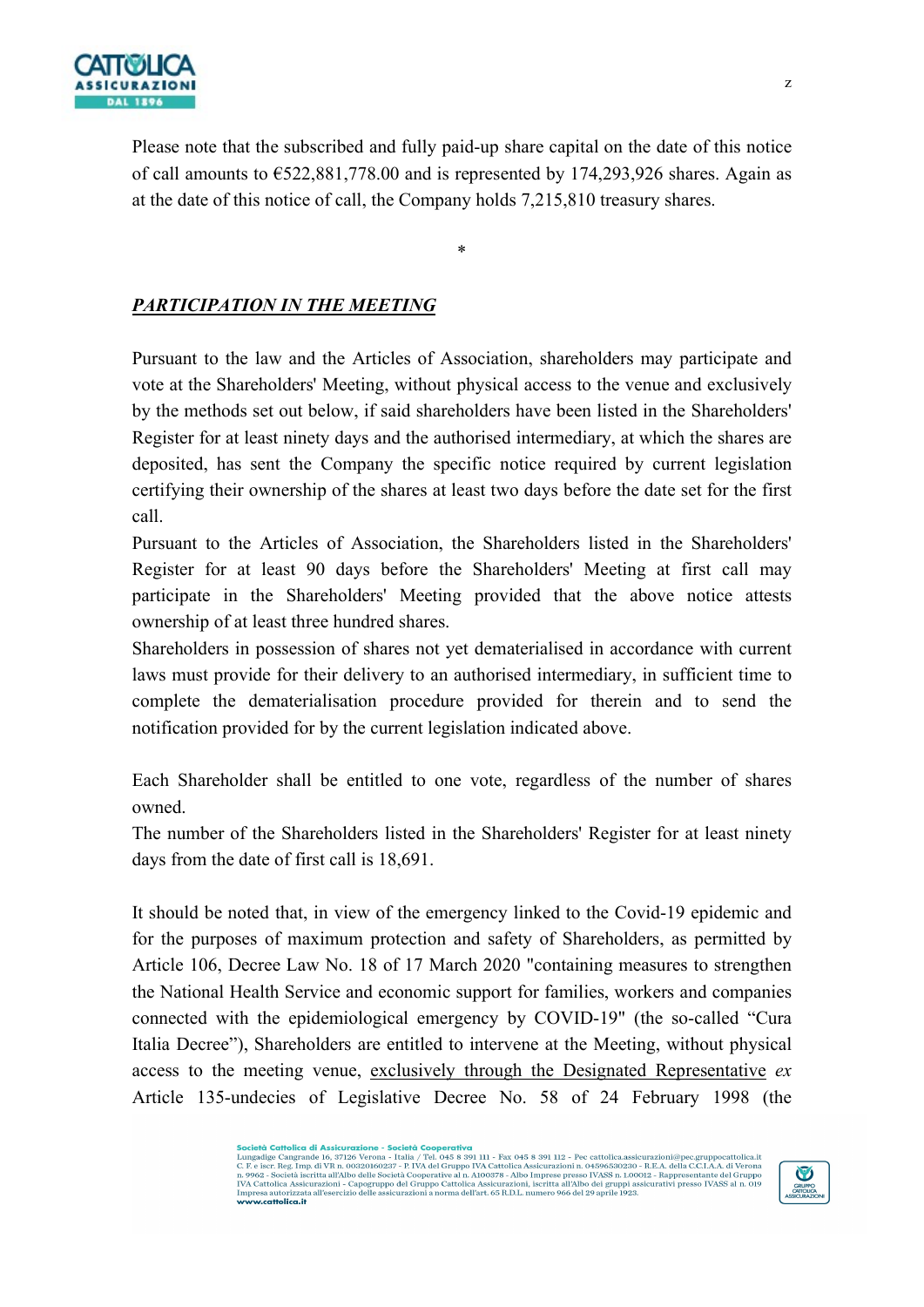

"Designated Representative" and the Consolidated Law on Finance -"TUF" in the Italian acronym), according to the procedures set out below.

Participation in the Shareholders' Meeting of the members of the corporate bodies, the Secretary and the Designated Representative, as well as any other parties authorised to do so by the Chairman of the Board of Directors, in compliance with the measures to contain the Covid-19 epidemic provided for by applicable legal provisions, may also take place, if necessary, through the use of remote connection systems that guarantee the identification, in accordance with the applicable rules for such an event.

\*

PARTICIPATION AND VOTING IN THE SHAREHOLDERS' MEETING THROUGH THE DESIGNATED REPRESENTATIVE PURSUANT TO ARTICLE 135 - UNDECIES OF THE TUF

Shareholders with voting rights who intend to participate in the Shareholders' Meeting must be represented, free of charge (subject to any costs of sending the proxy) by the Designated Representative, granted a proxy containing voting instructions on all or some of the items on the agenda.

The proxy to the Designated Representative must be granted by the 2nd day before the date of the Meeting at first call and therefore by 28 July 2020, by the methods indicated and using the specific form which will be available on the Company's "Corporate" website. http://www.cattolica.it/home-corporate in section "Governance", also showing the methods that may be used to grant and transmit the proxy and to revoke, within the same deadline, the proxy and any voting instructions that may have already been granted.

It should be noted that such delegation will only take effect on proposals for which voting instructions are given.

# The Company has identified Computershare S.p.A. as its Designated Representative, with registered office at Via Mascheroni 19, Milan.

The proxy granted to the Designated Representative pursuant to Article 135-undecies of the TUF, containing voting instructions, together with a copy of a valid identity document – and in the case of a delegating legal entity, a document proving the powers for the granting of the proxy – must be sent to Computershare S.p.A. by certified email

**Società Cattolica di Assicurazione - Società Cooperativa**<br>Lungadige Cangrande 16, 37126 Verona - Italia / Tel. 045 8 391 III - Fax 045 8 391 II2 - Pec cattolica.assicurazioni@pec.gruppocattolica.it<br>Lungadige Cangrande 16

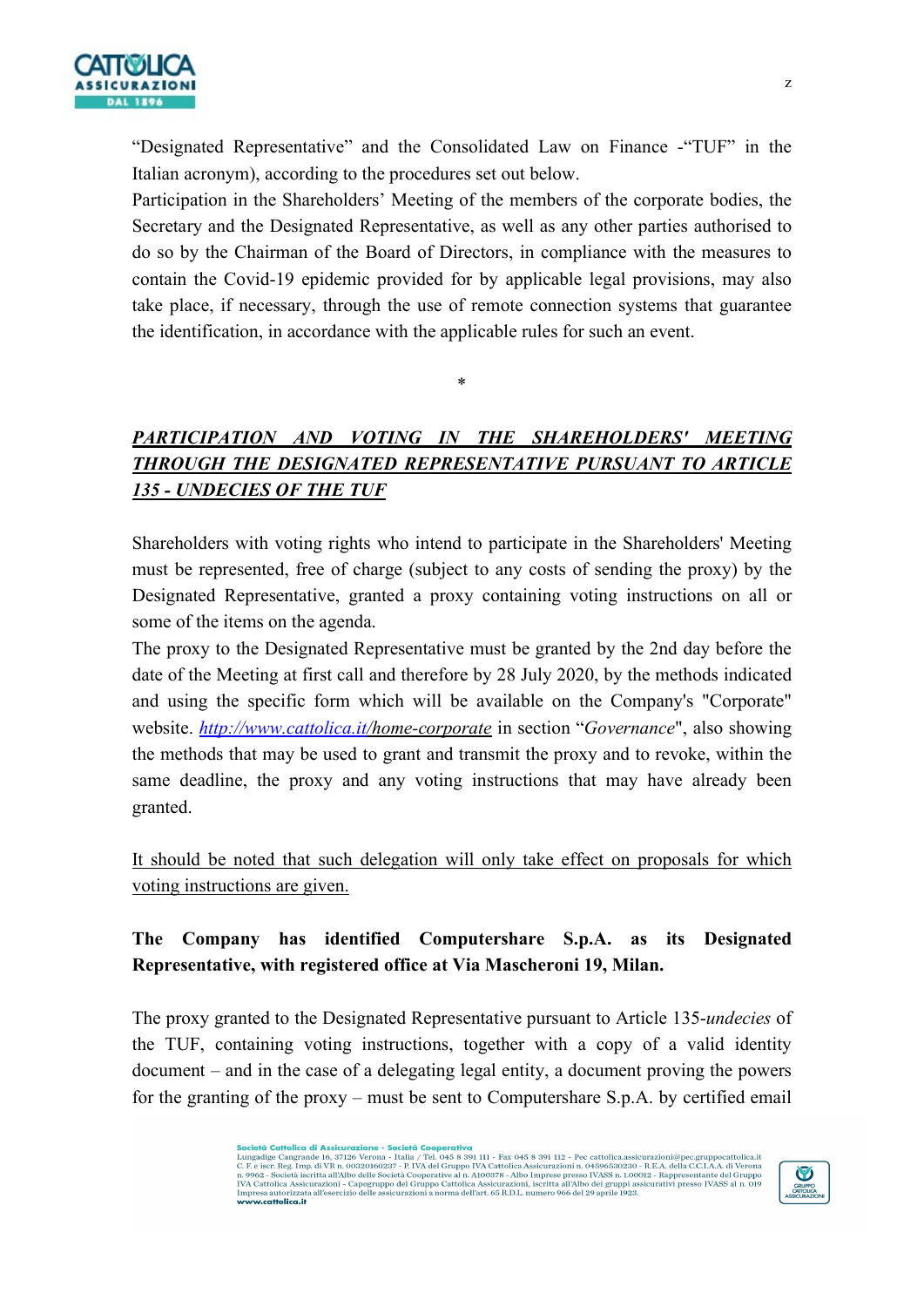

or ordinary email to: cattolica@pecserviziotitoli.it, or by registered letter with return receipt to the headquarters of Computershare S.p.A., Via Nizza n. 262/73, 10126 Turin.

As permitted by the aforementioned Article 106 of the Cura Italia Decree, the same Designated Representative may also be granted powers and/or sub-powers pursuant to Article 135-novies of the TUF, in derogation from Article 135-undecies, paragraph 4, of the TUF, using the form which again is available on the Company's website and within the deadline indicated therein.

In particular, the possibility for one Shareholder to grant a proxy to another Shareholder remains valid, however, no proxy may represent more than five Shareholders. Powers of representation may not be granted to members of the Board of Directors or employees of the Company, or to companies controlled directly or indirectly by the Company, or to members of the administrative and control body and employees of the latter body. In such case, the Shareholder shall also grant the Designated Representative, in addition to his/her proxy, that or those he/she has been granted by other Shareholders, with the support of the relevant documentation.

The forms that may be used to delegate the power to participate at the Shareholders' Meeting can be found on the Company's "Corporate" website http://www.cattolica.it/home-corporate in section "Governance" and will in any event be sent to all the entitled Shareholders together with the notice of call for the meeting.

The Designated Representative will be available for clarification or information at  $+39$ 02 124128 810 from 10:00 am to 1:00 pm and from 2:00 pm to 5:00 pm, Monday to Friday, or at the address cattolica@pecserviziotitoli.it.

It should be noted that there are no postal or electronic voting procedures for the Shareholders' Meeting.

\*

# REQUESTS CONCERNING AGENDA ITEMS

Given that participation in the Shareholders' Meeting is provided exclusively through the Designated Representative, those entitled to vote may ask questions about the items on the agenda before the Shareholders' Meeting, by sending a registered letter with

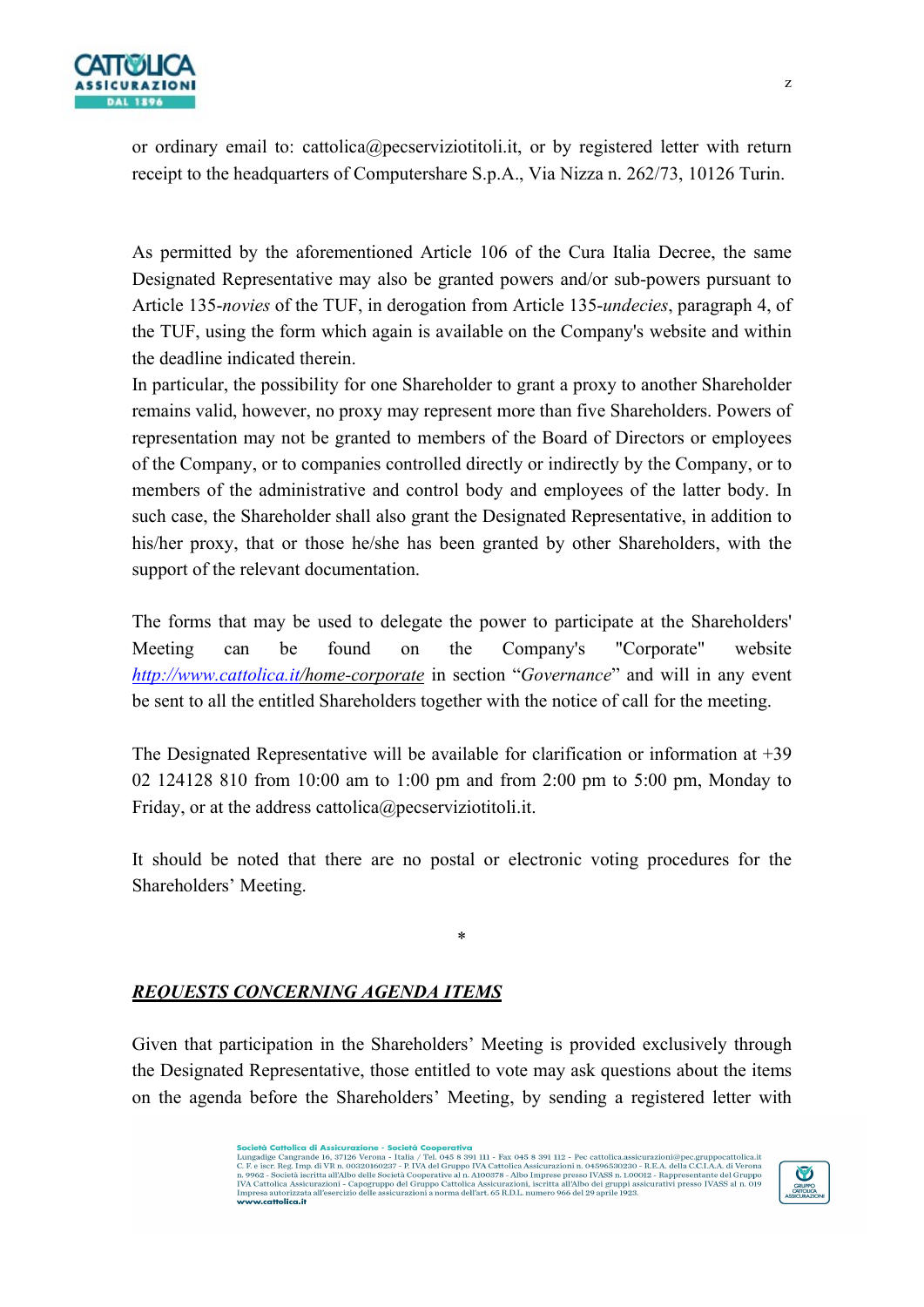

return receipt to Società Cattolica di Assicurazione - Società Cooperativa – Servizio Soci, Lungadige Cangrande 16, 37126 Verona, or by certified email to:  $s$ erviziosoci $@$ pec.gruppocattolica.it (with an indication, in the subject of the email, of the wording "Shareholders' Meeting - questions on agenda items"), taking care to specify which item on the agenda the question refers to.

Applications must be received by the company by 21 July 2020 at the latest.

Only questions that are strictly relevant to the items on the agenda will be considered. The requesting person must provide their personal details (surname and first name or corporate name in the case of a legal person, place and date of birth and tax identification code) and documentary proof, according to current legislation, of the ownership of the minimum number of shares required, pursuant to Article 18 of the Articles of Association, for the exercise of rights other than economic rights.

Questions received by the stated deadlines that are relevant to the agenda and comply with the procedures, terms and conditions indicated above, will be answered by 26 July 2020 by publication on the Company's website, with the option to provide a single response to questions of similar content.

# ADDITION OF ITEMS TO THE AGENDA AND SUBMISSION OF NEW PROPOSALS FOR RESOLUTIONS

\*

By the procedures and within the limits established by current legislation, one fortieth of the Shareholders holding voting rights, or the Shareholders representing at least one fortieth of the share capital – who prove by documentation in accordance with current laws, ownership of the minimum number of shares required pursuant to Article 18 of the Articles of Association for the exercise of non-economic rights – may request additions to the list of agenda items to be discussed at the Shareholders' Meeting by stating the proposed additional proposed items in the request, or may submit proposals for resolutions on matters already on the agenda. The signature of each requesting Shareholder must be accompanied by a photocopy of a valid identity document.

The request must be sent to the Company's headquarters within ten days of the publication of this notice (i.e. by 10 July 2020) by registered letter with return receipt, addressed to Società Cattolica di Assicurazione - Società Cooperativa – Servizio Soci, Lungadige Cangrande 16, 37126 Verona, or by certified email to:

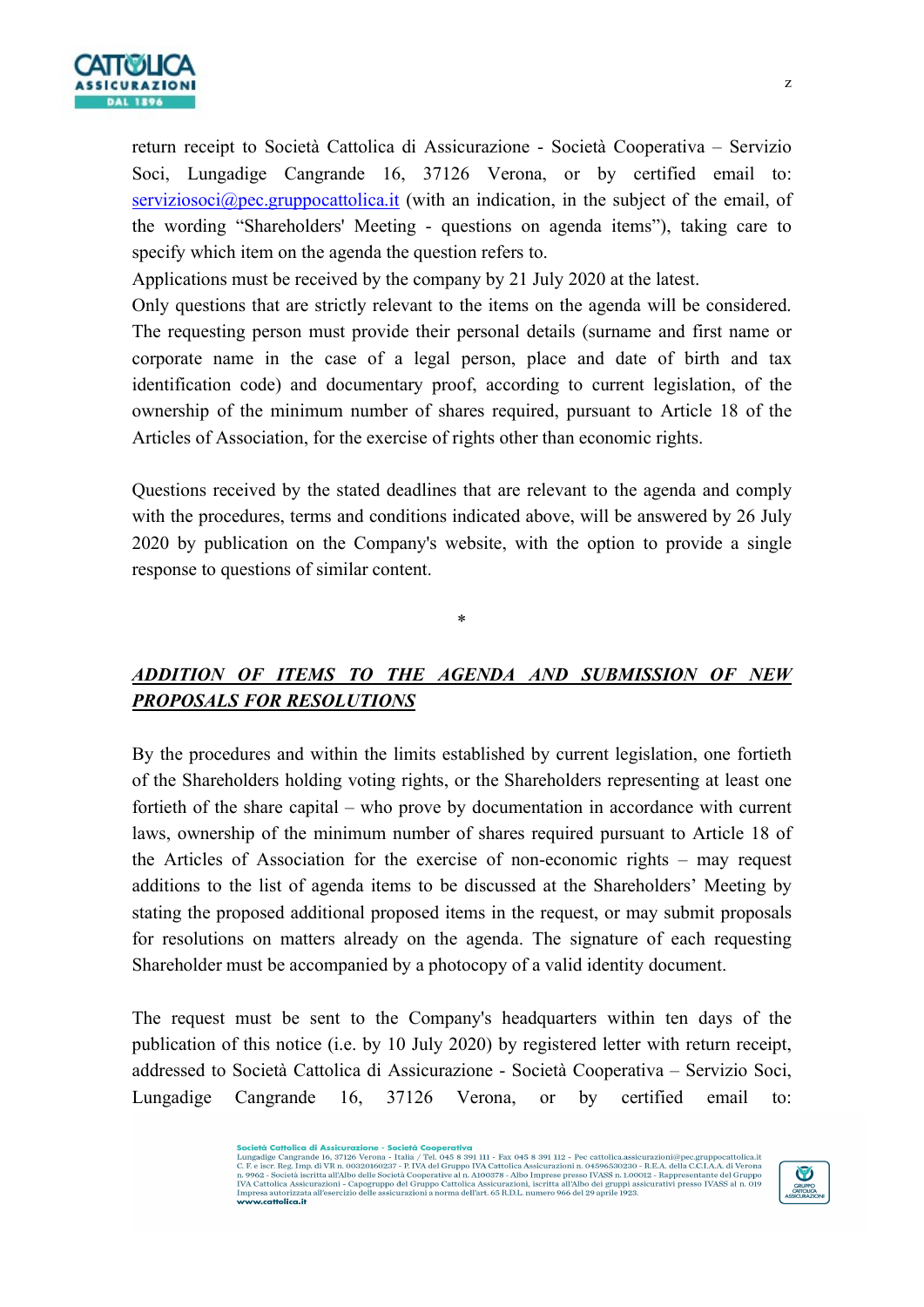

serviziosoci@pec.gruppocattolica.it. Within that same period, shareholders requesting additions to the agenda must also prepare a report stating the reasons for the proposals for resolutions on the matters that they put forward for discussion or the reasons for the additional proposals for resolutions submitted on matters already on the agenda.

Any additions to the agenda shall be made public at least fifteen days before the date set for the shareholders' meeting at first call (and therefore by 15 July 2020) in the same form as those provided for the publication of this notice.

Similarly, reports prepared by the Shareholders requesting additions to the agenda, accompanied by any assessments by the Board of Directors, will be made available to the public in the same form and according to the same procedures as for other Shareholders' Meeting documentation.

In addition to the above, given that participation at the Shareholders' Meeting is solely through the Designated Representative, shareholders entitled to attend the meeting that intend to formulate individual motions for resolutions on the items on the agenda are invited to submit them in advance by 13 July 2020.

These proposals - after verifying that they are relevant to the items on the agenda of the Shareholders' Meeting - will be published on the Company's website by 15 July 2020, to enable Shareholders entitled to vote to express their opinion even in relation to these new proposals in full knowledge of the circumstances and to allow the Designated Representative to collect voting instructions on said additions, if any.

In this case also, the requesting Shareholder shall produce suitable documentation proving, according to current legislation, the right to attend the Shareholders' Meeting and the granting of a proxy to the Designated Representative for participation in the Shareholders' Meeting.

\*

#### RIGHT OF WITHDRAWAL

The conversion of Società Cattolica di Assicurazione – Società Cooperativa into a public limited company entails the right of withdrawal for those who do not intend to approve the relative resolution.

Withdrawal must be exercised by sending a specific notice to the Company by registered letter with return receipt to the Company's registered office, within 15 days of the date on which the resolution on conversion is entered in the Company Register; this date will be announced by means of a press release and a notice published in the MF

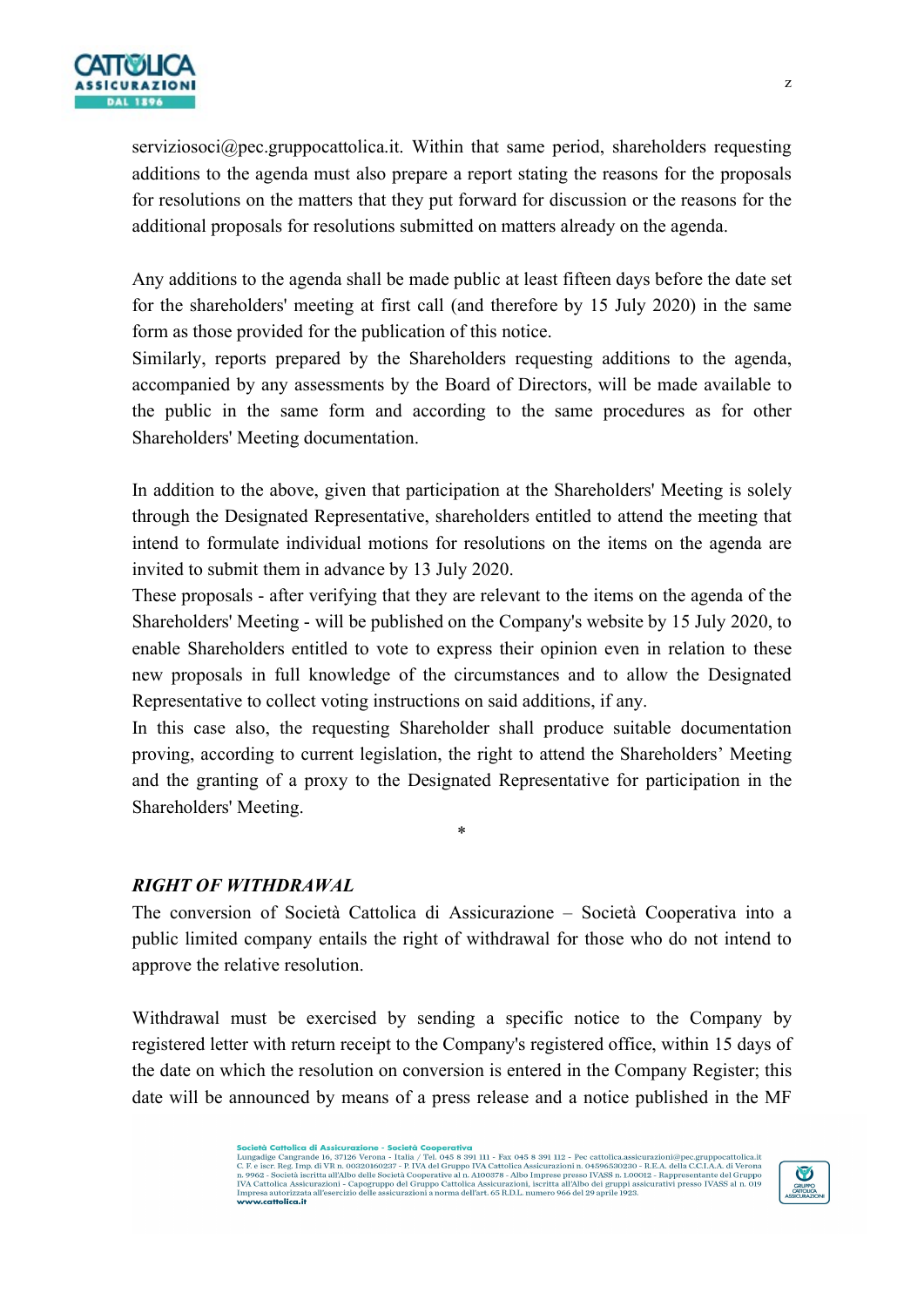

newspaper and on the Company's "Corporate" website. http://www.cattolica.it/homecorporate in section "Governance".

Shares for which the right of withdrawal is exercised may not be subject to any act of disposal.

The liquidation value of the Cattolica shares which may be subject to withdrawal, was determined as  $\epsilon$ 5,470 per share in accordance with the provisions of Article 2437-ter, paragraph 3, of the Italian Civil Code, referring to the arithmetic average of the closing prices in the six months preceding the publication of this notice calling the Shareholders' Meeting.

The validity and hence the implementation of the resolution on conversion shall be subject to the condition that the number of shares subject to exercise of the right of withdrawal does not exceed the limit of 20% minus one share of the total shares issued by the Company and therefore representing the total share capital on the date of the conversion resolution. The Company may in any case waive the above conditions within 30 days of expiry of the deadline for exercise of the right of withdrawal.

Moreover, the above is without prejudice and subject to any orders and authorisations from the Supervisory Authorities prescribed by current legislation.

Further information on the exercise of the right of withdrawal will be made public, in compliance with the deadlines established by applicable legislation, by the procedures indicated above.

\*

#### DOCUMENTATION AND ADDITIONAL INFORMATION

In accordance with applicable legislation, at the registered office, Borsa Italiana S.p.A., on the storage system authorised by CONSOB called "eMarket-Storage", managed by Spafid Connect S.p.A. and accessible from http://www.emarketstorage.com and on the Company's "Corporate" website http://www.cattolica.it/home-corporate, in the "Governance" section, the documentation relating to the Shareholders' Meeting will be made available to the public, in accordance with the deadlines and procedures and down by law.

Shareholders may inspect the above documentation filed at the registered office and obtain a copy thereof.

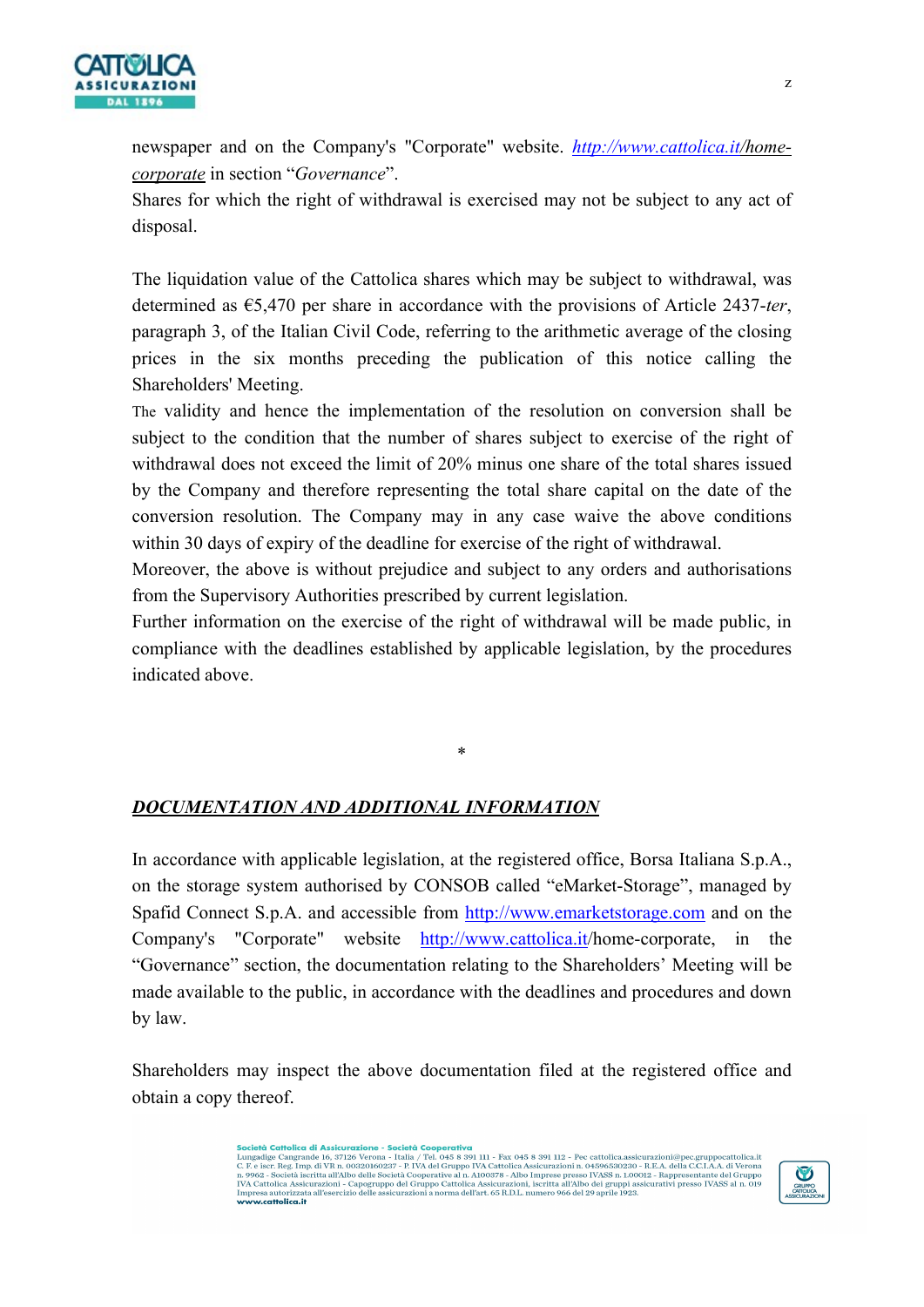

Further information on the rights that may be exercised by shareholders is available to the Company http://www.cattolica.it/home-corporate in the section "Governance", and any requests may be made to serviziosoci $@$ pec.gruppocattolica.it.

\*

With regard to the appointment of a director to replace a director who has left office (who is not a member of the Management Control Committee), it should be noted that the procedure followed is that pursuant to Article 34 of the Articles of Association and the slates submitted must contain only one candidate, without gender constraints.

Applications may be submitted by the Board of Directors or by the Shareholders.

In accordance with the Company's Articles of Association, the Board of Directors will submit a candidacy, filed at the Company's registered office by the twenty-fifth day prior to the date set for the Shareholders' Meeting at first call and therefore, having regard to the schedule for the current year, by 6 July 2020.

With regard to the submission of candidacies, on the basis of slate, by the Shareholders, it is recalled that, pursuant to paragraph 32.4 of the Articles, they may be submitted by at least 1/80 of the Shareholders with voting rights, regardless of the percentage of share capital held in total or by several Shareholders with voting rights who, alone or together with other Shareholders with voting rights, own shares representing at least 1/40 of the share capital.

Without prejudice to the obligation to produce the certification relating to the ownership of the shares in accordance with the current legal and regulatory provisions, the nominating shareholders must, at the same time as filing, sign the slate and each signature must be accompanied by a photocopy of a valid identity document.

Within the deadline for filing slates at the Company's registered office as set out below, each slate must be accompanied by declarations in which individual candidates accept their candidacy and confirm, under their own responsibility, that there are no grounds for ineligibility or incompatibility, and that they meet the requirements established by applicable legislation and the Articles of Association for the office of Director of the company.